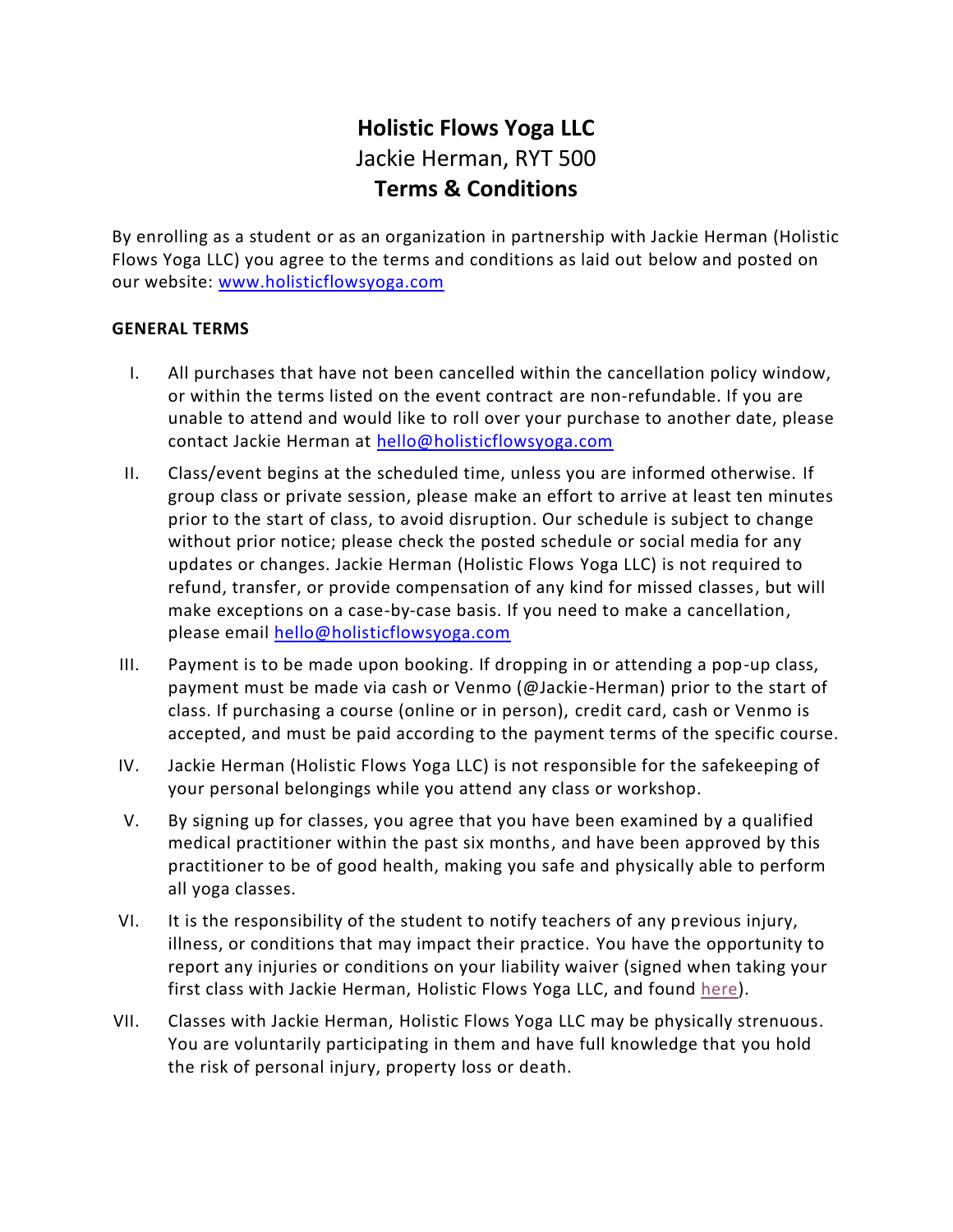- VIII. You will follow all yoga-related instructions given to you by Jackie Herman, Holistic Flows Yoga LLC and any associated teachers during class, and you acknowledge that failure to do so will be at your own risk, and may cause injury.
- IX. By attending classes with Jackie Herman, Holistic Flows Yoga LLC, you agree that neither you, your heirs, assigns or legal representatives will sue or make any other claims of any kind whatsoever against Jackie Herman, Holistic Flows Yoga LLC or its members for personal injury, property damage/loss, or wrongful death, whether caused by negligence or otherwise.
- X. Jackie Herman, Holistic Flows Yoga LLC reserves the right to refuse entry to any person, for any reason, stated or not stated.
- XI. Price increases are to be expected on an annual basis (or another reasonable timeframe), reflecting any increases in cost and benefits.
- XII. Terms, Conditions, and Fees are subject to change without prior notification.
- XIII. By booking a class, workshop or event with Jackie Herman, Holistic Flows Yoga LLC, you are automatically agreeing to the above terms & conditions.

#### **CLASS, WORKSHOP AND EVENT BOOKING & CANCELLATION POLICY**

- I. If you do not show up for a class, Jackie Herman (Holistic Flows Yoga LLC) is not required to refund, transfer, or provide compensation of any kind for missed classes, but will make exceptions on a case-by-case basis. If you need to make a cancellation, please email [hello@holisticflowsyoga.com.](mailto:hello@holisticflowsyoga.com)
- II. Workshop and event cancellations must be made 24 hours prior to the start of the reserved workshop or event, unless stated otherwise in the workshop or event description/place of booking. If you do not attend or cancel within 24 hours of start time, you will be fully charged for the workshop and will not be able to use the credit for a future workshop.
- III. Workshops, events, and trainings are non-refundable. Jackie Herman, Holistic Flows Yoga LLC, can make exceptions on rare occasions, for specific cancellation reasons.
- IV. Credits will not be provided for enrollments canceled by student, unless otherwise approved.
- V. Please cancel if you are unable to attend a class or workshop to make your space available to others. To cancel, email [hello@holisticflowsyoga.com.](mailto:hello@holisticflowsyoga.com)

# **YOGA CLASSES**

I. Gear to bring: yoga mat, a block and strap if you have your own, and a water bottle.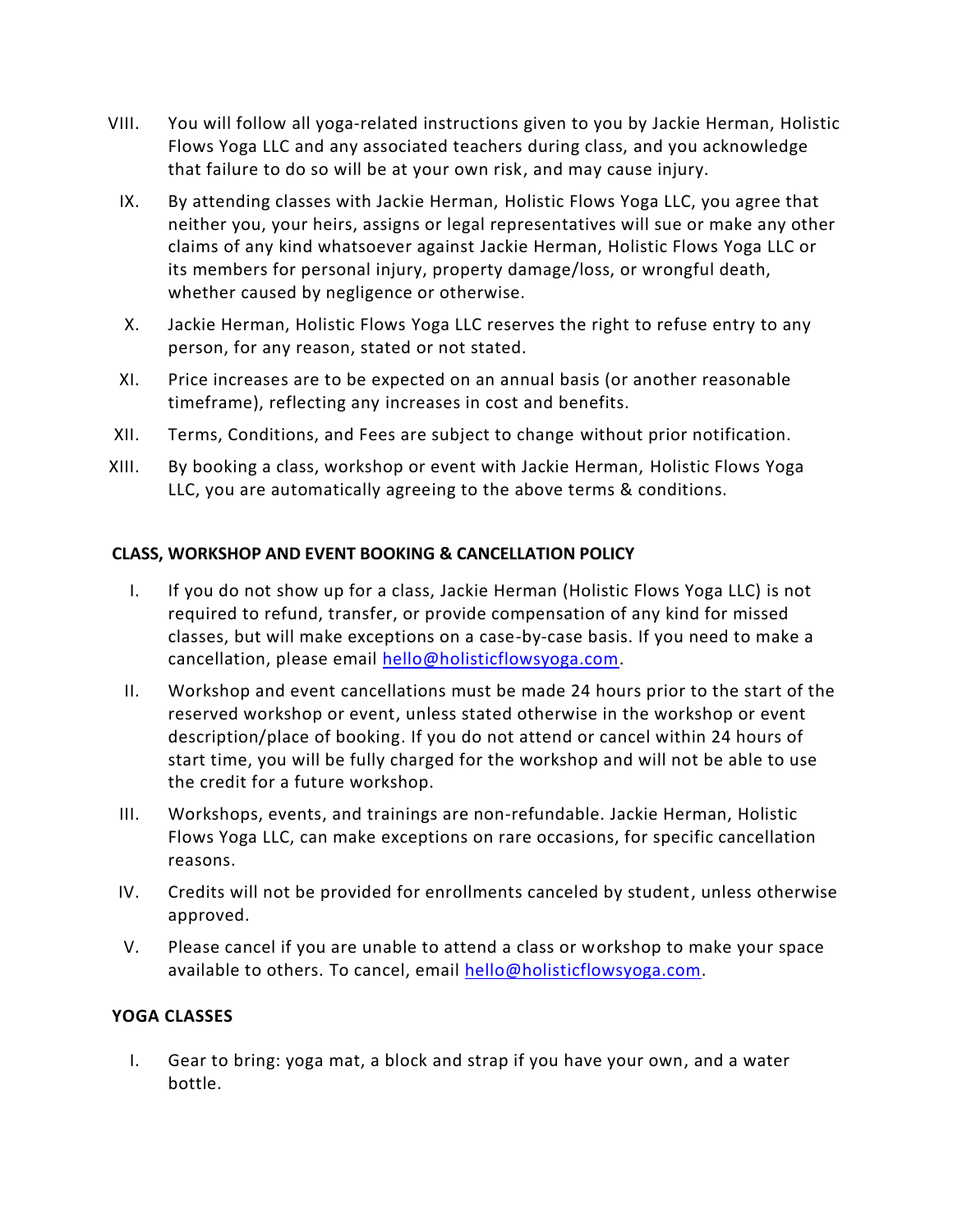- II. Please refrain from bringing your phone into the lesson.
- III. Please review our Studio Etiquette in advance.

#### **MULTI-CLASS PACKAGES**

- I. Multi-class packages will be available for purchase. Upon approval, purchased packages that have not yet been used may have the dollar amount of the package transferred to account credit or a different package, only when any difference in dollar value is paid upon the transfer.
- II. Class packages will expire 1 year from purchase.
- III. Class packages cannot be shared between students.
- IV. Unlimited month packages expire 30 days after activation.
- V. Unlimited year packages expire 365 days after activation.

#### **NEW STUDENT / INTRODUCTORY OFFERS**

- I. New student specials are only available to brand new students, no matter how long it has been since you have been to a class with Jackie Herman, Holistic Flows Yoga LLC.
- II. Only one per student is permitted, unless otherwise noted.
- III. All promotions are non-transferable and non-returnable and cannot be shared.
- IV. Clients found to be purchasing an introductory offer more than once are to be charged any additional class costs they may have incurred.

#### **GIFT CARDS**

- I. Gift cards can be redeemed for classes, workshops, programs, and/or retail purchases.
- II. Gift cards are non-refundable and not redeemable for cash.

If you have any additional questions, please email [hello@holisticflowsyoga.com.](mailto:hello@holisticflowsyoga.com)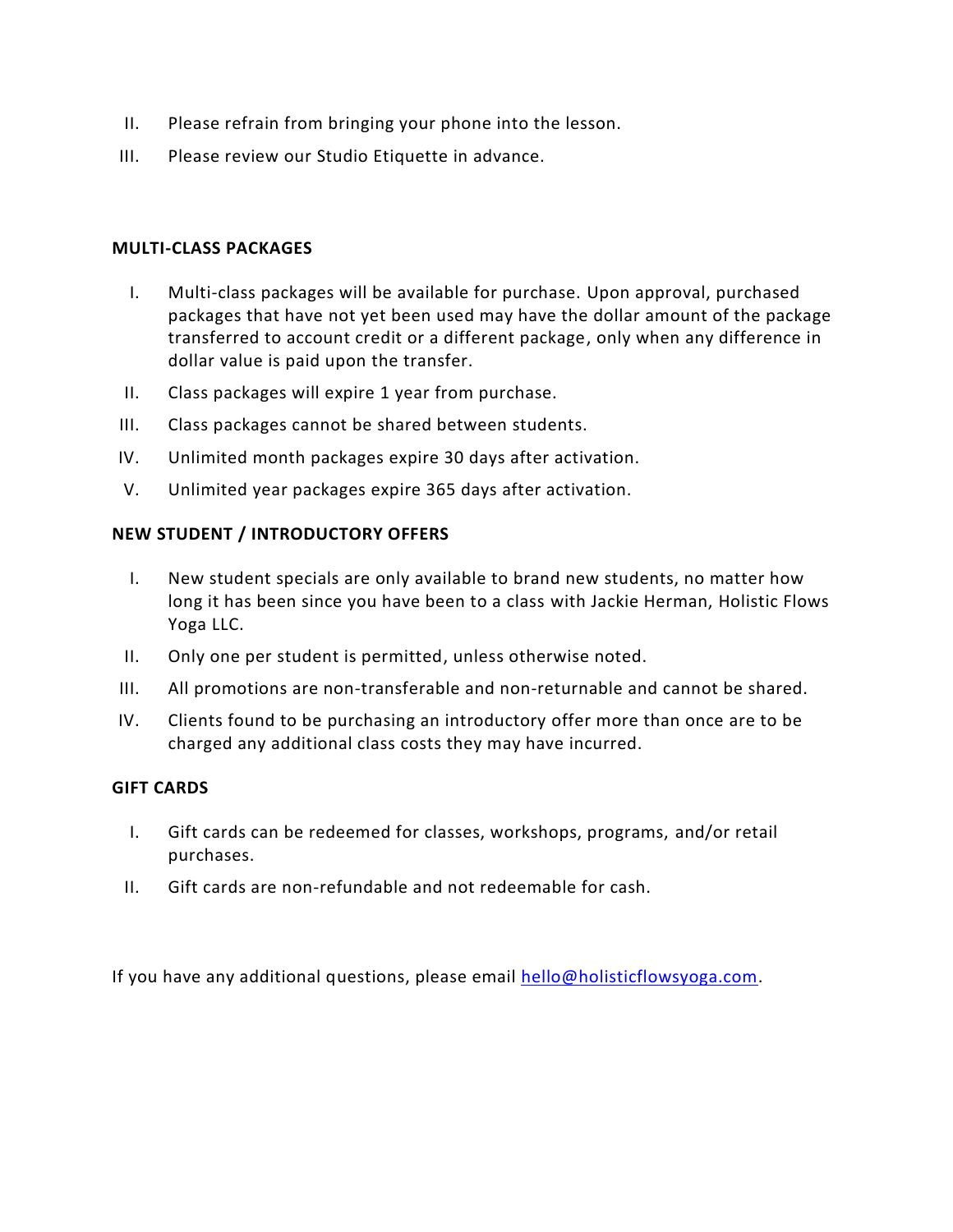# **Privacy Policy**

# **WHO ARE WE?**

Jackie Herman, owner Holistic Flows Yoga LLC. Website: [www.holisticflowsyoga.com](http://www.holisticflowsyoga.com/) Email: [hello@holisticflowsyoga.com](mailto:hello@holisticflowsyoga.com)

# **WHO DO WE CONTACT?**

Jackie Herman, Holistic Flows Yoga LLC and [hello@holisticflowsyoga.com](mailto:hello@holisticflowsyoga.com) will only contact individuals who give us consent. Consent may be given by contacting us through our website, creating a Member Vault account (ie: for online courses), text message consent through messaging platforms, or by purchasing one of our products or services.

# **WHAT INFORMATION DO WE COLLECT AND WHERE IS IT STORED?**

- I. Personal Data: Your first name, last name, phone number (optional), and e-mail address as provided by you contacting us through [www.holisticflowsyoga.com](http://www.holisticflowsyoga.com/) or by emailing it to [hello@holisticflowsyoga.com.](mailto:hello@holisticflowsyoga.com)
	- This information is stored in:
		- i. Google: If you provided us with your first name, last name, e-mail address, and phone number by filling out the contact us form on our website, your information may be stored on Jackie Herman, Holistic Flows Yoga LLC, GoogleDrive. [Click here](https://policies.google.com/privacy) for Google's Privacy Policy.
		- ii. Wix: If you provided us with your first name, last name, e-mail address, and phone number by filling out the contact us form on our website, your information is collected and stored on Holistic Flows Yoga LLC's Wix Platform. [Click here](https://www.wix.com/about/privacy) for Wix's Privacy Policy.
			- Your information can only be accessed by Jackie Herman.
	- This information is stored in order to contact you about any potential account-related or class-specific issues.
- II. Personal Data: Your full name, date of birth, cell phone, email address, emergency contact name and phone number, provided by you when completing a Liability Waiver prior to your first class with Jackie Herman, Holistic Flows Yoga LLC. See a copy of this form [here.](https://www.holisticflowsyoga.com/liability-waiver)
	- This information is stored in:
		- i. Google: If you provided us with your first name, last name, e-mail address, and phone number by filling out the contact us form on our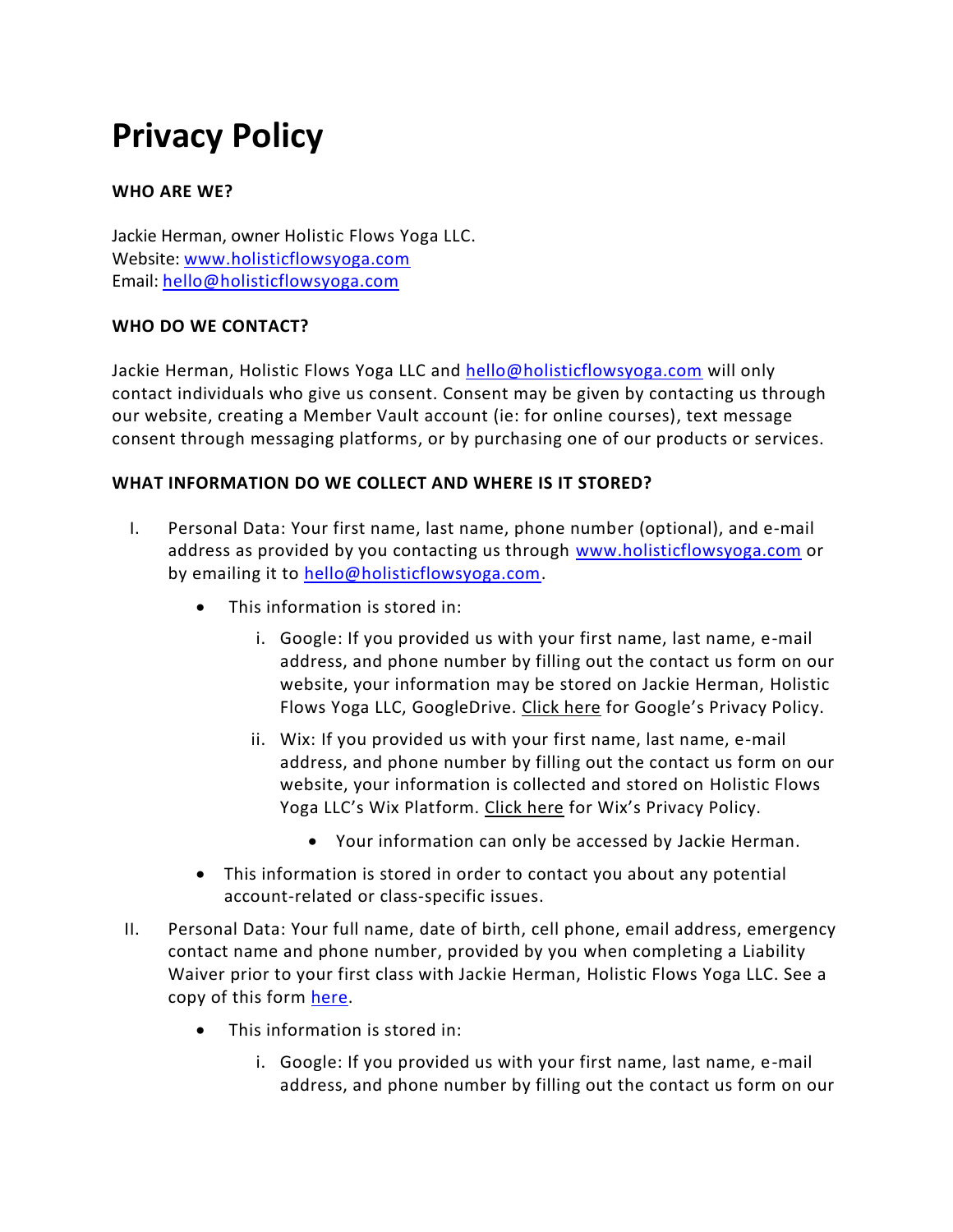website, your information may be stored on Jackie Herman, Holistic Flows Yoga LLC, GoogleDrive. [Click here](https://policies.google.com/privacy) for Google's Privacy Policy.

- ii. Wix: If you provided us with your first name, last name, e-mail address, and phone number by filling out the contact us form on our website, your information is collected and stored on Holistic Flows Yoga LLC's Wix Platform. If you make a payment through [www.holisticflowsyoga.com,](http://www.holisticflowsyoga.com/) you will have the option to save your payment information. This information will be stored by [www.wix.com.](http://www.wix.com/) [Click here](https://www.wix.com/about/privacy) for Wix's Privacy Policy.
- iii. [Square](https://squareup.com/us/en) If you pay an invoice via our point-of-sale scanner (Square), you may be asked to store your credit card information. This will be completely voluntary and will simply allow for easier repeat purchases with Jackie Herman, Holistic Flows Yoga LLC, to be authorized by you.
- If you subscribe for any monthly auto-renew memberships you will be asked to give consent through the appropriate processor to store your credit card information for future billing. Should you ever cancel your autorenew, you can email [hello@holisticflowsyoga.com](mailto:hello@holisticflowsyoga.com) to delete your stored information.
- Your information can only be accessed by Jackie Herman.
- If you would like any of your information deleted, please email [hello@holisticflowsyoga.com.](mailto:hello@holisticflowsyoga.com)
- III. All such information is strictly protected and used only for delivering the content and products the user has signed up for or purchased. This information is never used for other purposes and is never shared with third parties for their own use. This data can be deleted at the request of the consumer as long as it is in compliance with the signed contract.

# **PROCESSORS/VENDORS USED WHO COLLECT INFORMATION:**

Jackie Herman, Holistic Flows Yoga LLC and [www.holisticflowsyoga.com](http://www.holisticflowsyoga.com/) uses some processors/vendors as part of this business. These include:

- I. [Wix](https://www.wix.com/about/privacy) to host our website, [www.holisticflowsyoga.com](http://www.holisticflowsyoga.com/) where you may enter contact information to ask a question or subscribe to emails.
- II. [Square](https://squareup.com/us/en/legal/general/privacy) to process payments when you purchase a point-of-sale item through our credit card reader.
- III. [Venmo](https://venmo.com/legal/us-privacy-policy/) to collect payments for pop-up classes, merch, etc.
- IV. Jackie Herman, Holistic Flows Yoga LLC does not share your information with these processors/vendors. Information will only be provided to these processors by YOU in order to sign-up on these sites. The information collected by these processors is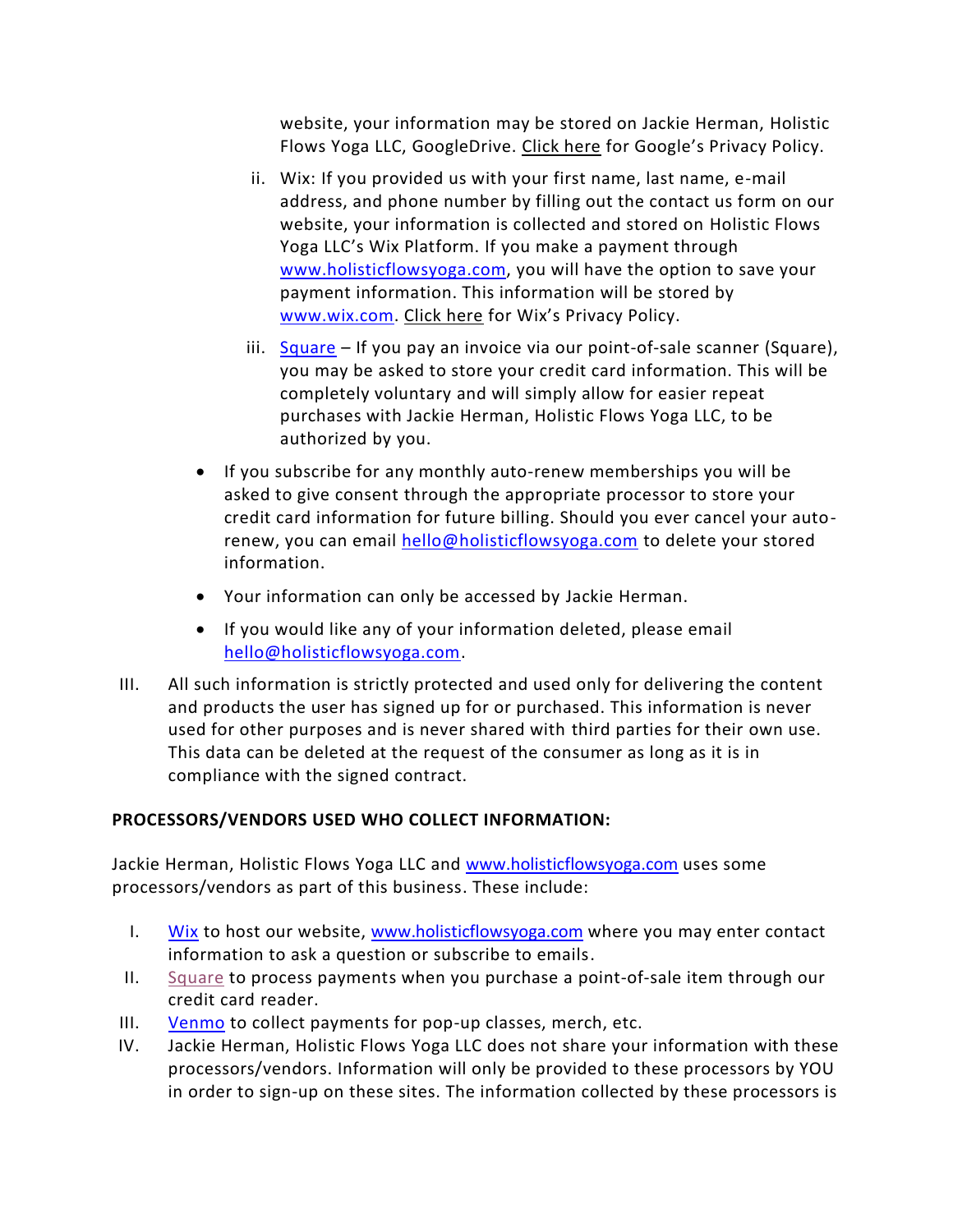stored by them. Click the links to be taken to the privacy policies of the associated processors.

### **EXISTENCE OF INDIVIDUAL RIGHTS:**

As a consumer of products and services offered by Jackie Herman and [www.holisticflowsyoga.com](http://www.holisticflowsyoga.com/) you have the following rights:

- I. Access to your personal data you are informed what data is stored, and where, and how to inform us to delete your personal data.
- II. To correct your personal data where it is found to be incorrect or incomplete.
- III. To delete personal data whenever it is no longer necessary to uphold any signed contracts.
- IV. Suspend processing of personal data, in compliance with any signed contracts.
- V. Withdraw consent at any time, in compliance with any signed contracts.
- VI. Object to processing in compliance with any signed contract.

#### **ANONYMOUS USAGE HISTORY (NON-PERSONAL DATA):**

This information is limited to the history of activities that you engage in while on our site, [www.holisticflowsyoga.com.](http://www.holisticflowsyoga.com/) It does NOT include any personally identifiable information (PII).

There is a small subset of history that is used with third parties, such as Google or Facebook, for the purpose of measuring and improving the efficacy of advertising campaigns. Some of these third parties aggregate such information across many websites. This allows them to identify users who are more likely to be interested in specific offerings for advertising purposes. Please see the privacy policies of [Google,](https://policies.google.com/privacy) and [Facebook](https://www.facebook.com/policy.php) for more information.

#### **WHAT ARE COOKIES AND HOW ARE THEY USED?:**

**Cookies:** Like many commercial sites, our site, hosted through Wix, uses standard technologies called "cookies" and clear GIFs to collect information about how our site is used. A cookie is a small data text file, which a website stores on your computer's hard drive (if your web browser permits) that can later be retrieved to identify you to us. Cookies were designed to help a website recognize a user's browser as a previous visitor and thus save and remember any preferences that may have been set while the user was browsing the site. A cookie cannot be read by a website other than the one that set the cookie. A cookie cannot pass on a computer virus or capture any of the Personally Identifiable information. There are ways of turning cookies off on your computer. If you